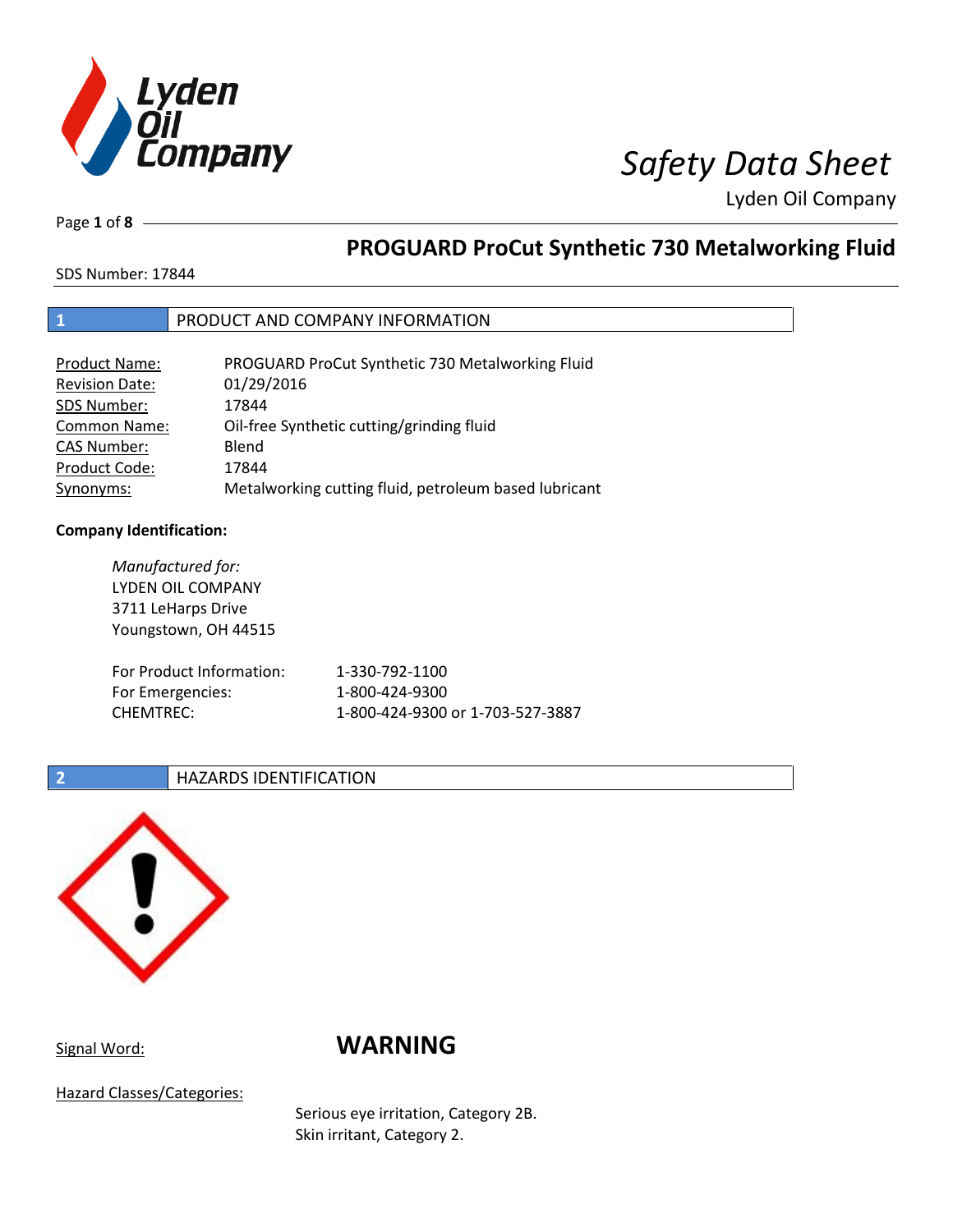

Page **2** of **8**

Lyden Oil Company

|                                 | <b>PROGUARD ProCut Synthetic 730 Metalworking Fluid</b>               |
|---------------------------------|-----------------------------------------------------------------------|
| SDS Number: 17844               |                                                                       |
| Hazard Statement(s):            |                                                                       |
|                                 | H320: Causes eye irritation.                                          |
|                                 | H315: Causes skin irritation.                                         |
| <b>Precaution Statement(s):</b> |                                                                       |
|                                 | P101: If medical advice is needed, have product container or label at |
|                                 | hand.                                                                 |
|                                 | P102: Keep out of reach of children.                                  |
|                                 | P103: Read label before use.                                          |
|                                 | P302+352: IF ON SKIN: Wash with plenty of water.                      |
|                                 | P305+351+338: IF IN EYES: Rinse cautiously with water for several     |
|                                 | minutes. Remove contact lenses if present and easy to $do$ – continue |
|                                 | rinsing.                                                              |
| Other Hazard Statement(s):      |                                                                       |
|                                 | -NFPA Ratings:                                                        |
|                                 | Health = $1$                                                          |
|                                 | $Fire = 1$                                                            |
|                                 | Reactivity = $0$                                                      |
|                                 |                                                                       |

### **3 COMPOSITION** / INFORMATION ON INGREDIENTS

Ingredients:

*Mixture of the substances listed below with nonhazardous additions.*

| <b>Chemical Name</b>       | <b>CAS Number</b> | Percentage  |
|----------------------------|-------------------|-------------|
| Alkanolamine               | 141-43-5          | Proprietary |
| 1,2-Benzisothiaoline-3-one | 2634-33-5         | Proprietary |
| Polixetonium Chloride      | 31512-74-0        | Proprietary |

*\*Any concentration shown as a range is to protect confidentiality or is due to batch variation.*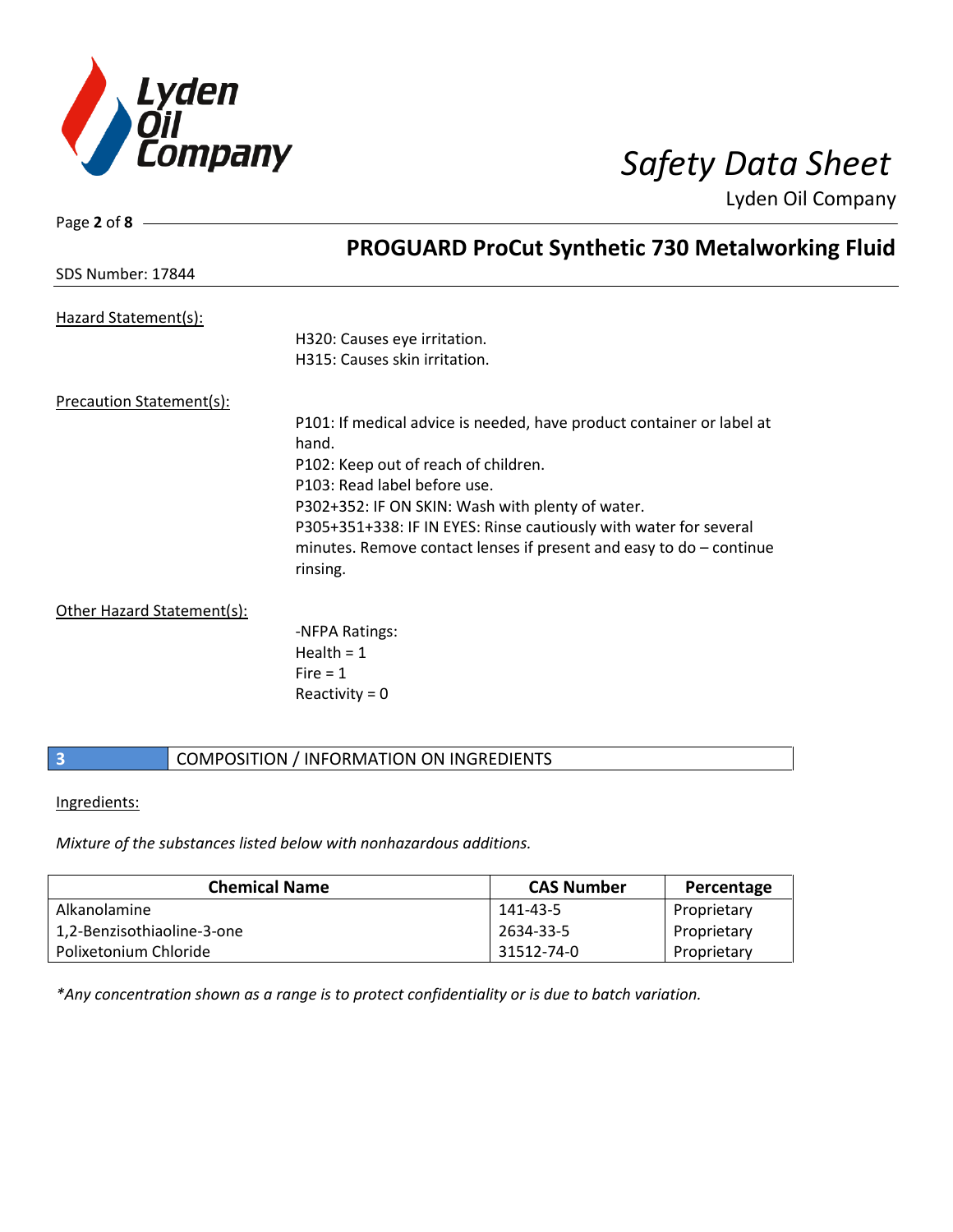

Lyden Oil Company

SDS Number: 17844

Page **3** of **8**

# **PROGUARD ProCut Synthetic 730 Metalworking Fluid**

| 4                           |               | <b>FIRST AID MEASURES</b>                     |                           |                                                                                                                                                              |
|-----------------------------|---------------|-----------------------------------------------|---------------------------|--------------------------------------------------------------------------------------------------------------------------------------------------------------|
|                             |               | Description of First Aid Measures:            |                           |                                                                                                                                                              |
|                             | Inhalation:   |                                               |                           |                                                                                                                                                              |
|                             |               |                                               | obtain medical attention. | If symptoms develop, move victim to fresh air. If symptoms persist,                                                                                          |
|                             | Skin Contact: |                                               |                           | Wash with soap and water. Remove contaminated clothing and wash<br>before reuse. Get medical attention if needed.                                            |
|                             | Eye Contact:  |                                               |                           | Rinse opened eye for several minutes under running water. If<br>symptoms persist, consult medical attention.                                                 |
|                             | Ingestion:    |                                               | attention.                | Rinse mouth with water. If symptoms develop, obtain medical                                                                                                  |
|                             |               | Symptoms and Effects, both acute and delayed: |                           | No further relevent data available.                                                                                                                          |
| <b>Recommended Actions:</b> |               |                                               |                           | Treat symptomatically. Call a doctor or poison<br>control center for guidance.                                                                               |
| 5                           |               | FIRE FIGHTING MEASURES                        |                           |                                                                                                                                                              |
|                             |               | Recommended Fire-Extinguishing Equipment:     |                           | Use dry powder, foam, or carbon dioxide fire<br>extinguishers. Water may be ineffective in fighting<br>an oil fire unless used by experienced fire fighters. |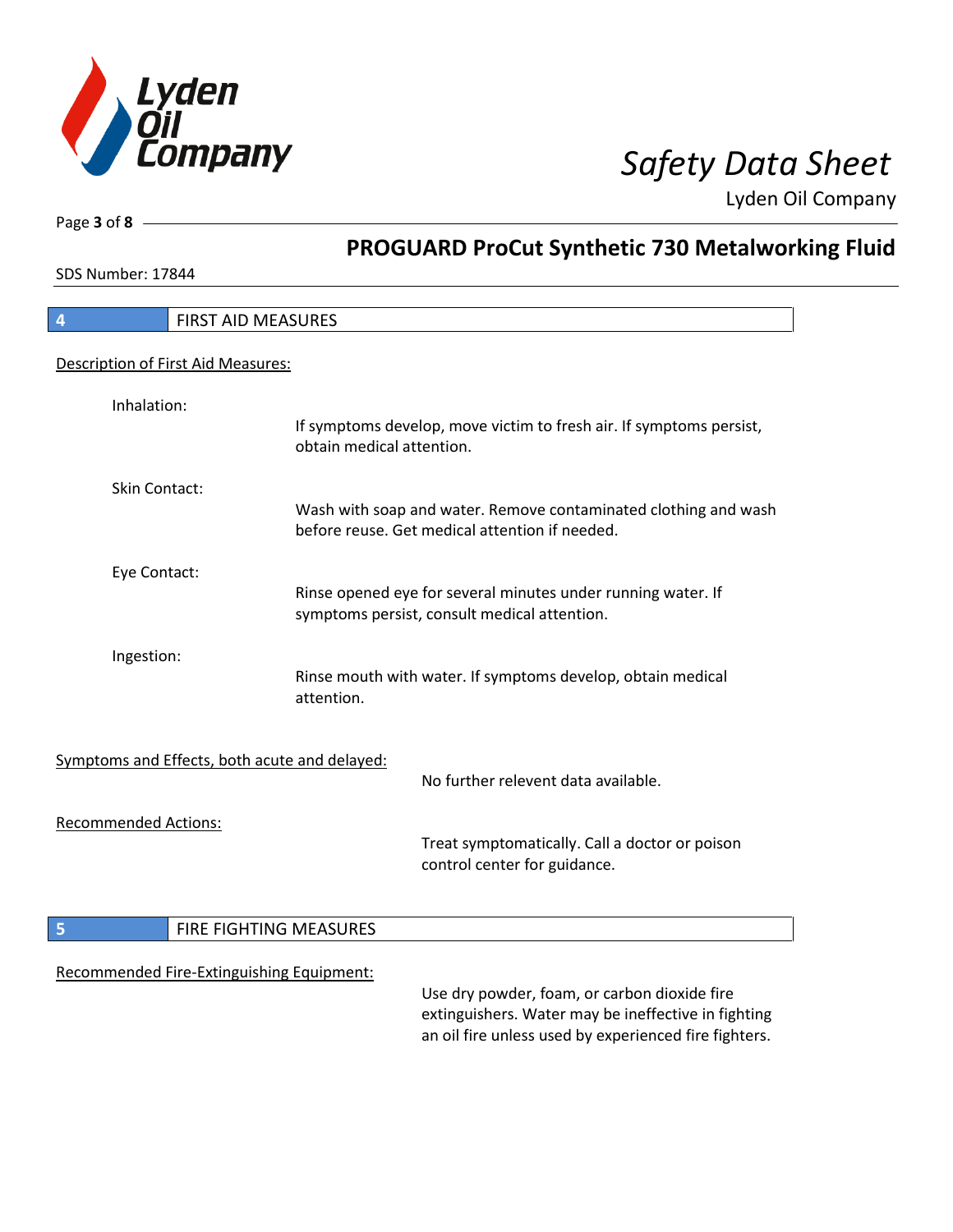

Lyden Oil Company

| Page 4 of 8 -                     |                                    |                                                                                                                                                                                                   |  |
|-----------------------------------|------------------------------------|---------------------------------------------------------------------------------------------------------------------------------------------------------------------------------------------------|--|
|                                   |                                    | <b>PROGUARD ProCut Synthetic 730 Metalworking Fluid</b>                                                                                                                                           |  |
| SDS Number: 17844                 |                                    |                                                                                                                                                                                                   |  |
|                                   | Possible Hazards During a Fire:    |                                                                                                                                                                                                   |  |
|                                   |                                    | Hazardous combustion products may include: A<br>complex mixture of airborne solid and liquid<br>particulates and gases (smoke). Carbon monoxide.<br>Unidentified organic and inorganic compounds. |  |
|                                   | Recommendations to Firefighters:   |                                                                                                                                                                                                   |  |
|                                   |                                    | Proper protective equipment including breathing<br>apparatus.                                                                                                                                     |  |
| 6                                 | <b>ACCIDENTAL RELEASE MEASURES</b> |                                                                                                                                                                                                   |  |
| <b>Personal Precautions:</b>      |                                    |                                                                                                                                                                                                   |  |
|                                   |                                    | Avoid contact with skin, eyes, and clothing.<br>Keep away from sources of ignition.                                                                                                               |  |
| <b>Emergency Procedures:</b>      |                                    |                                                                                                                                                                                                   |  |
|                                   |                                    | Contain spilled material, collect in suitable and<br>properly labeled containers.                                                                                                                 |  |
| <b>Environmental Precautions:</b> |                                    |                                                                                                                                                                                                   |  |
|                                   |                                    | Do not allow to reach sewage system or any water<br>course.                                                                                                                                       |  |
|                                   |                                    | Do not allow to enter ground waters.                                                                                                                                                              |  |
| Cleanup Procedures:               |                                    |                                                                                                                                                                                                   |  |
|                                   |                                    | Pick up excess with inert absorbant material.                                                                                                                                                     |  |
| $\overline{7}$                    | <b>HANDLING AND STORAGE</b>        |                                                                                                                                                                                                   |  |
|                                   |                                    |                                                                                                                                                                                                   |  |
| <b>Handling Precautions:</b>      |                                    | Handle with care and avoid spillage on the floor.<br>Do not cut, weld, drill, grind, braze, or solder<br>container.                                                                               |  |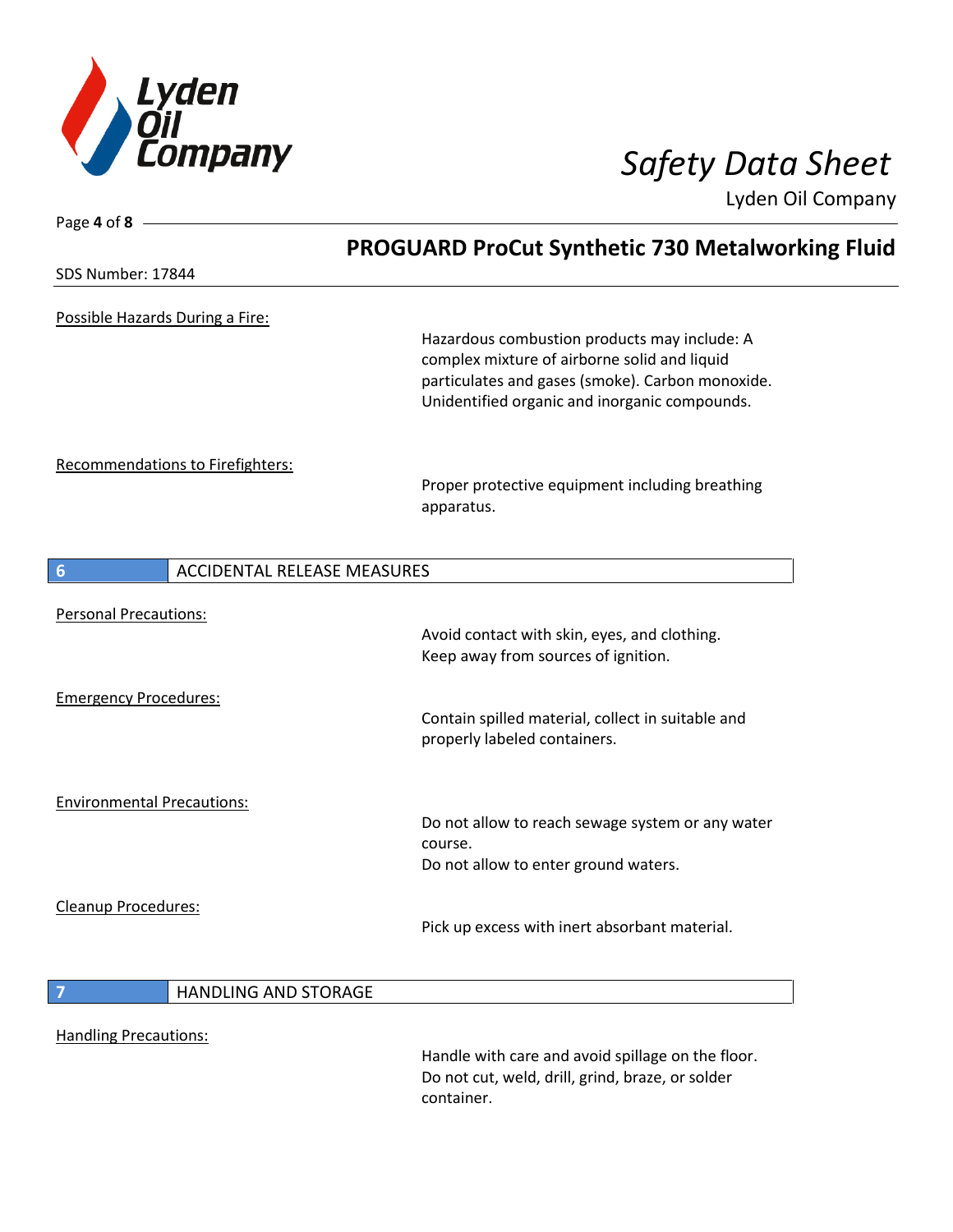

Lyden Oil Company

Page **5** of **8**

## **PROGUARD ProCut Synthetic 730 Metalworking Fluid**

SDS Number: 17844

Storage Requirements:

Keep container tightly sealed. Keep away from sources of ignition.

### **8** EXPOSURE CONTROLS / PERSONAL PROTECTION

### Exposure Limits:

-Alkanolamine: TWA: 3 mg/m3 -Triethanolamine: ACGIH TLV: 5 mg/m3

Engineering Controls:

All ventilation should be designed in accordance with OSHA standard (29 CFR 1910.94).

Personal Protective Equipment:

Wash hands before breaks and at the end of work. Use safety glasses and gloves.

### **9** PHYSICAL AND CHEMICAL PROPERTIES

| Color:                   | Blue               |
|--------------------------|--------------------|
| <b>Physical State:</b>   | Liquid             |
| Odor:                    | Data not available |
| Odor Threshold:          | Data not available |
| pH:                      | 9.5                |
| <b>Melting Point:</b>    | Data not available |
| <b>Boiling Point:</b>    | 105°C / 221°F      |
| <b>Boiling Range:</b>    | Data not available |
| <b>Flash Point:</b>      | Data not available |
| <b>Evaporation Rate:</b> | Data not available |
| Flammability:            | Data not available |
| Flammability Limits:     | Data not available |
| Vapor Pressure:          | Data not available |
| Vapor Density:           | Data not available |
| <b>Relative Density:</b> | Data not available |
| Solubilities:            | Soluble in water   |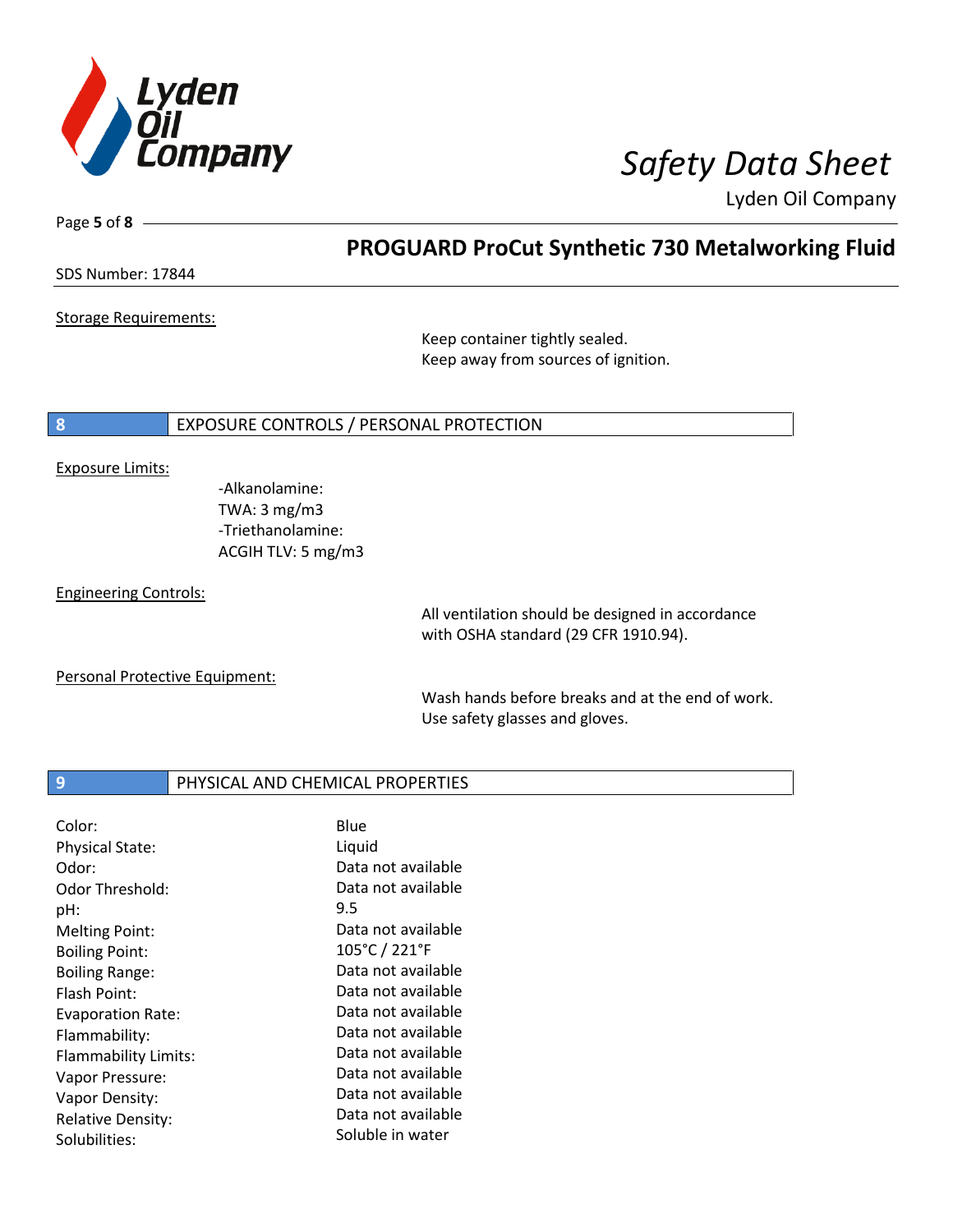

**PROGUARD ProCut Synthetic 730 Metalworking Fluid** 

Lyden Oil Company

SDS Number: 17844

Page **6** of **8**

Partition Coefficient: Data not available Auto-Ignition Temperature: Data not available Decomposition Temperature: Data not available Viscosity: Data not available

# **10** STABILITY AND REACTIVITY Stability: Stable under normal conditions. Reactivity: Not reactive under normal conditions. Conditions to Avoid: Extreme temperature, sparks, open flame, and direct sunlight. Hazardous Reactions: No known hazardous reactions. Incompatible Materials: No further relevant information available. Decomposition Products: Hazardous decomposition products are not expected to form. **11** TOXICOLOGICAL INFORMATION Routes of Exposure: Skin and eye contact are the primary routes of exposure although exposure may occur following accidental ingestion. Exposure Effects: Repeated skin contact may cause dermatitis. Measures of Toxicity: No test data available.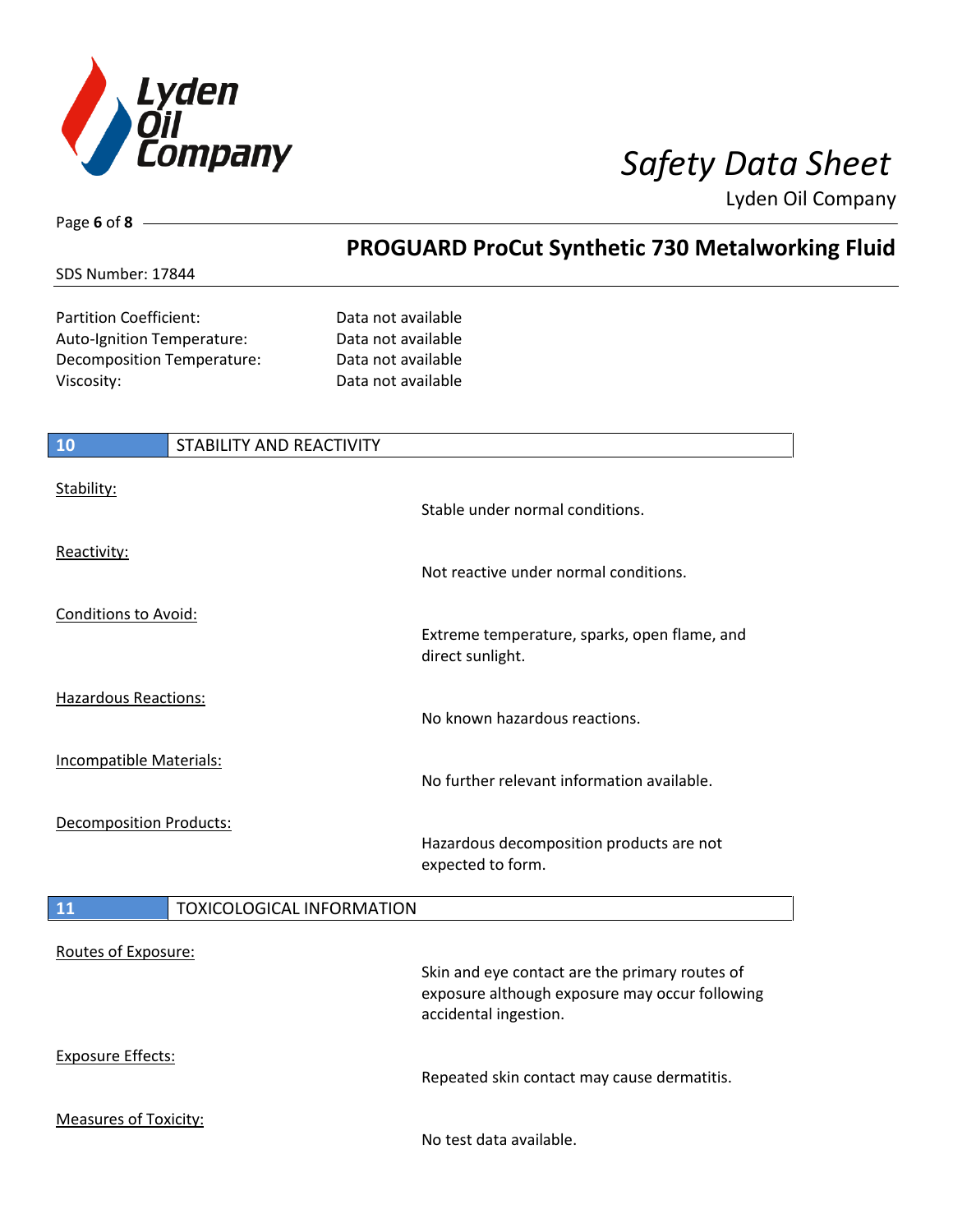

Lyden Oil Company

| Page $7$ of $8$ -                                                                                 |                                                                                      |                                                                                             |  |
|---------------------------------------------------------------------------------------------------|--------------------------------------------------------------------------------------|---------------------------------------------------------------------------------------------|--|
|                                                                                                   |                                                                                      | <b>PROGUARD ProCut Synthetic 730 Metalworking Fluid</b>                                     |  |
| SDS Number: 17844                                                                                 |                                                                                      |                                                                                             |  |
| Carcinogenic/Mutagenic Precautions:                                                               |                                                                                      | Non-carcinogenic and not expected to be<br>mutagentic.                                      |  |
|                                                                                                   |                                                                                      |                                                                                             |  |
| 12<br><b>ECOLOGICAL INFORMATION</b>                                                               |                                                                                      |                                                                                             |  |
| <b>Ecological Precautions:</b>                                                                    |                                                                                      | Avoid exposing to the environment.                                                          |  |
| <b>Ecological Effects:</b>                                                                        |                                                                                      | No specific environmental or aquatic data available.                                        |  |
| 13<br>DISPOSAL CONSIDERATIONS                                                                     |                                                                                      |                                                                                             |  |
| Disposal Methods:                                                                                 |                                                                                      | Dispose of waste material in accordance with all<br>local, state, and federal requirements. |  |
| Disposal Containers:                                                                              |                                                                                      | Use properly approved container for disposal.                                               |  |
| <b>Special Precautions:</b>                                                                       |                                                                                      | Do not flush to surface waters or drains.                                                   |  |
| <b>TRANSPORT INFORMATION</b><br>14                                                                |                                                                                      |                                                                                             |  |
| <b>UN Number:</b><br><b>UN Shipping Name:</b><br><b>Transport Hazard Class:</b><br>Packing Group: | Data not available<br>Data not available<br>Data not available<br>Data not available |                                                                                             |  |
| <b>Environmental Hazards:</b>                                                                     |                                                                                      | Data not available                                                                          |  |
| <b>Bulk Transport Guidance:</b>                                                                   |                                                                                      | Data not available                                                                          |  |